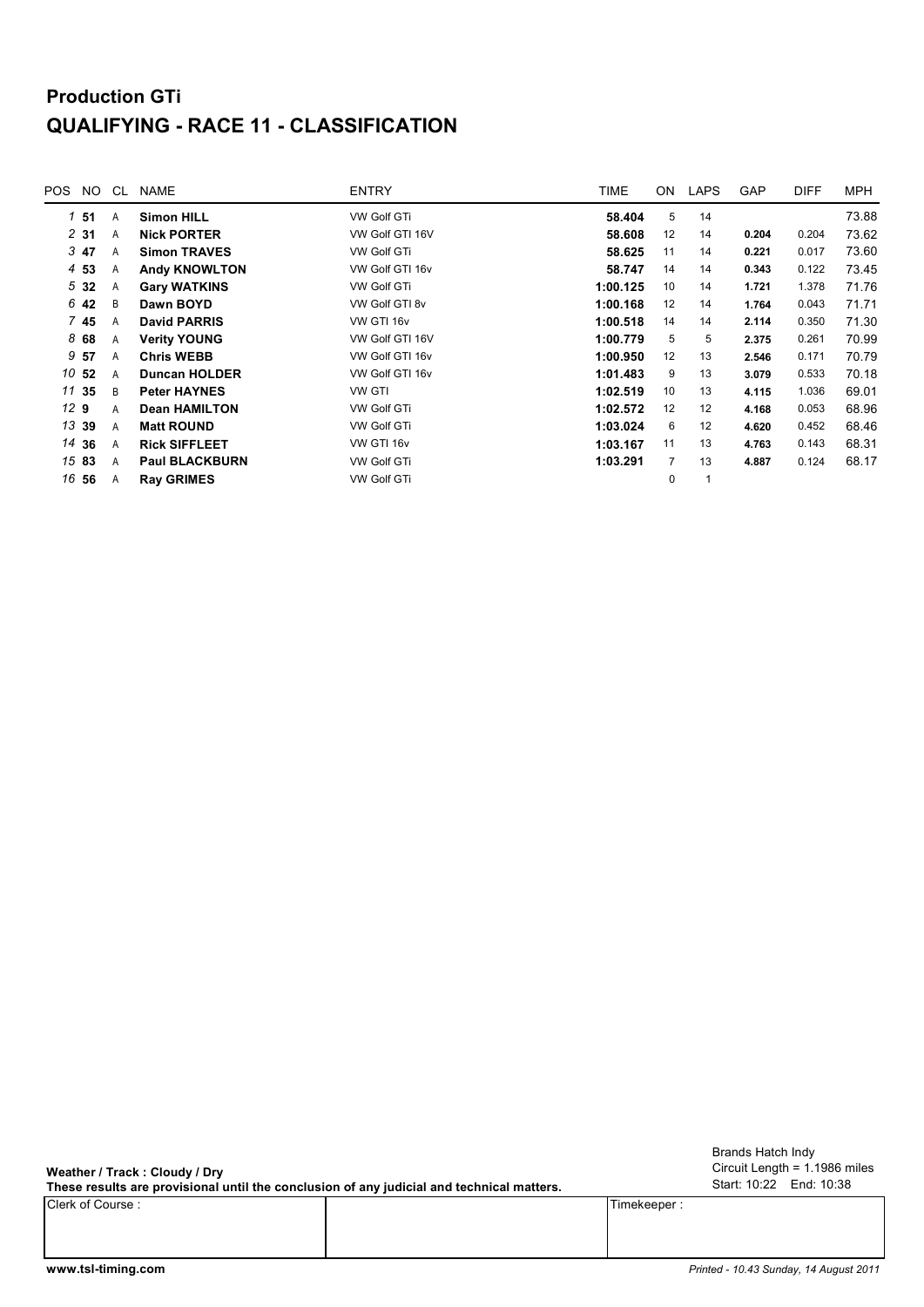## **RACE 11 - CLASSIFICATION Production GTi**

|                  |       |   | POS NO CL NAME        | <b>ENTRY</b>          | <b>LAPS</b>    | <b>TIME</b> | GAP                     | <b>DIFF</b> | <b>MPH</b> | <b>BEST</b> | ON             |
|------------------|-------|---|-----------------------|-----------------------|----------------|-------------|-------------------------|-------------|------------|-------------|----------------|
|                  | 151 A |   | <b>Simon HILL</b>     | <b>VW Golf GTi</b>    | 11             | 10:55.095   |                         |             | 72.45      | 58.676      | $\overline{2}$ |
|                  | 2 31  | A | <b>Nick PORTER</b>    | VW Golf GTI 16V       | 11             | 10:55.332   | 0.237                   | 0.237       | 72.42      | 58.729      | 3              |
|                  | 353   | Α | <b>Andy KNOWLTON</b>  | VW Golf GTI 16v       | 11             | 10:58.942   | 3.847                   | 3.610       | 72.03      | 58.477      | 4              |
|                  | 4 5 6 | A | <b>Ray GRIMES</b>     | <b>VW Golf GTi</b>    | 11             | 11:00.598   | 5.503                   | 1.656       | 71.85      | 58.780      | 6              |
|                  | 542   | B | Dawn BOYD             | VW Golf GTI 8v        | 11             | 11:17.005   | 21.910                  | 16.407      | 70.11      | 1:00.244    | 7              |
|                  | 6 32  | A | <b>Gary WATKINS</b>   | VW Golf GTi           | 11             | 11:19.573   | 24.478                  | 2.568       | 69.84      | 1:00.693    | 11             |
|                  | 745   | A | <b>David PARRIS</b>   | VW GTI 16v            | 11             | 11:19.926   | 24.831                  | 0.353       | 69.80      | 1:00.488    | 10             |
|                  | 857   | A | <b>Chris WEBB</b>     | VW Golf GTI 16v       | 11             | 11:20.404   | 25.309                  | 0.478       | 69.76      | 1:00.530    | 3              |
|                  | 968   | A | <b>Verity YOUNG</b>   | VW Golf GTI 16V       | 11             | 11:21.239   | 26.144                  | 0.835       | 69.67      | 1:00.511    | 10             |
| 10 52            |       | A | <b>Duncan HOLDER</b>  | VW Golf GTI 16v       | 11             | 11:32.431   | 37.336                  | 11.192      | 68.54      | 1:01.217    | 5              |
| 11 39            |       | A | <b>Matt ROUND</b>     | <b>VW Golf GTi</b>    | 11             | 11:44.100   | 49.005                  | 11.669      | 67.41      | 1:02.267    | 10             |
| 12 35            |       | B | <b>Peter HAYNES</b>   | <b>VW GTI</b>         | 11             | 11:44.685   | 49.590                  | 0.585       | 67.35      | 1:02.088    | $\overline{7}$ |
| 13 36            |       | A | <b>Rick SIFFLEET</b>  | VW GTI 16v            | 11             | 11:53.122   | 58.027                  | 8.437       | 66.56      | 1:02.994    | 7              |
| 14 83            |       | A | <b>Paul BLACKBURN</b> | VW Golf GTi           | 11             | 11:59.131   | 1:04.036                | 6.009       | 66.00      | 1:02.760    | 4              |
|                  |       |   |                       | <b>NOT CLASSIFIED</b> |                |             |                         |             |            |             |                |
| DNF <sub>9</sub> |       | A | <b>Dean HAMILTON</b>  | VW Golf GTi           | 9              | 11:24.650   | 2 laps                  | 2 laps      | 56.72      | 1:02.980    | 3              |
| DNF 47           |       | A | <b>Simon TRAVES</b>   | VW Golf GTi           | 8              | 7:59.049    | 3 laps                  | 1 lap       | 72.06      | 58.625      | 7              |
|                  |       |   |                       | <b>FASTEST LAP</b>    |                |             |                         |             |            |             |                |
|                  | 53    | A | <b>Andy KNOWLTON</b>  | VW Golf GTI 16v       | 4              | 58.477      | 73.79 mph               |             | 118.75 kph |             |                |
|                  | 42    | B | Dawn BOYD             | VW Golf GTI 8v        | $\overline{7}$ | 1:00.244    | 71.62 mph<br>115.27 kph |             |            |             |                |

**Weather / Track : Cloudy / Dry**

Clerk of Course : Timekeeper : Timekeeper : Timekeeper : Timekeeper : Timekeeper : Timekeeper : Timekeeper : Timekeeper : Timekeeper : Timekeeper : Timekeeper : Timekeeper : Timekeeper : Timekeeper : Timekeeper : Timekeepe **These results are provisional until the conclusion of any judicial and technical matters.**

Circuit Length = 1.1986 miles Start: 13:52 End: 14:06 Brands Hatch Indy